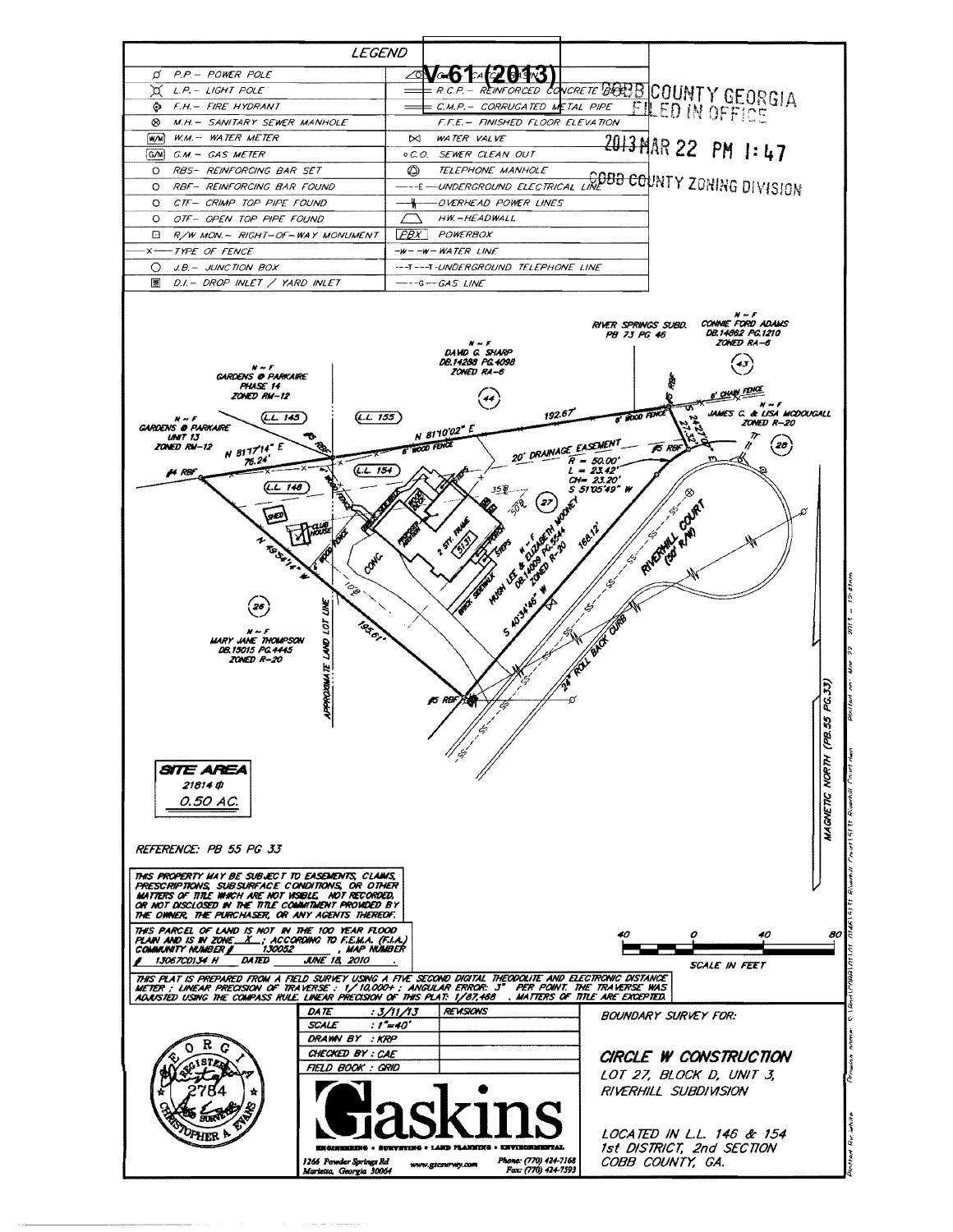| <b>APPLICANT:</b>                                     | Hugh and Elizabeth Mooney |                        | <b>PETITION No.:</b>        | V-61        |
|-------------------------------------------------------|---------------------------|------------------------|-----------------------------|-------------|
| <b>PHONE:</b>                                         | 770-971-0086              |                        | <b>DATE OF HEARING:</b>     | $05-08-13$  |
| Alan Wills<br><b>REPRESENTATIVE:</b>                  |                           | <b>PRESENT ZONING:</b> | $R-20$                      |             |
| <b>PHONE:</b>                                         |                           | 678-873-1860           | <b>LAND LOT(S):</b>         | 146, 154    |
| Hugh Lee Mooney<br><b>TITLEHOLDER:</b>                |                           |                        | <b>DISTRICT:</b>            |             |
| On the northwest side of<br><b>PROPERTY LOCATION:</b> |                           |                        | <b>SIZE OF TRACT:</b>       | $0.50$ acre |
| Riverhill Court, east of Riverhill Road               |                           |                        | <b>COMMISSION DISTRICT:</b> | 2           |
|                                                       |                           |                        |                             |             |

(5131 Riverhill Court).

**TYPE OF VARIANCE:** 1) Waive the front setback from the required 50 feet to 45 feet; 2) waive the rear setback from the required 35 feet to 20 feet; 3) waive the setback for an accessory structure less than 144 square feet (existing "shed") from the required 5 feet to 3 feet from the western property line; and 4) waive the setback for an accessory structure less than 144 square feet (existing "club house") from the required 5 feet to 3 feet from the western property line.

**OPPOSITION: No. OPPOSED \_\_\_\_\_ PETITION No. \_\_\_\_\_ SPOKESMAN \_\_\_\_\_\_\_\_\_\_\_\_** 

**BOARD OF APPEALS DECISION**

**APPROVED \_\_\_\_\_ MOTION BY \_\_\_\_\_\_\_\_\_\_** 

**REJECTED \_\_\_\_\_ SECONDED \_\_\_\_\_\_\_\_\_\_** 

**HELD \_\_\_\_\_ CARRIED \_\_\_\_\_** 

**STIPULATIONS:** 

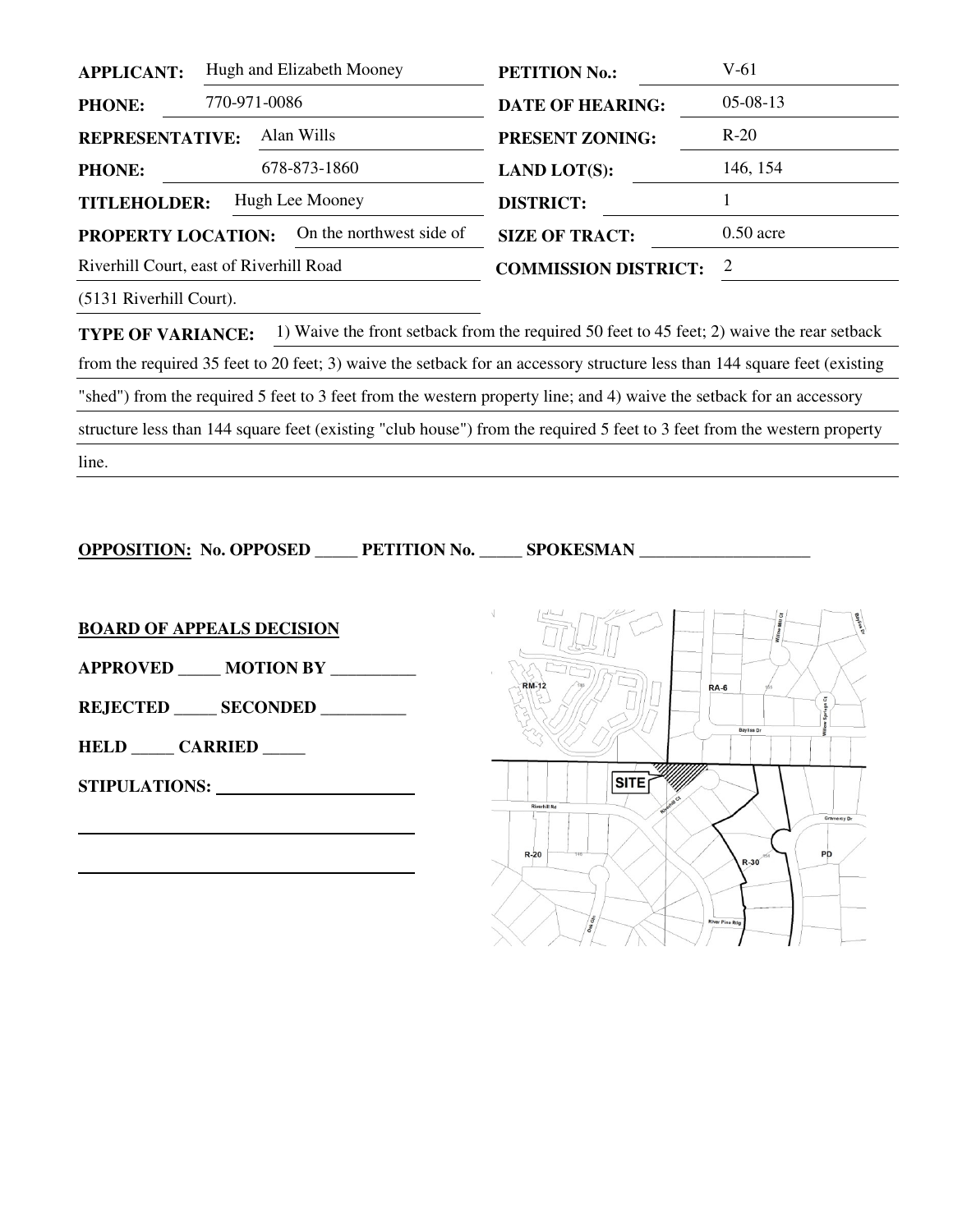\*\*\*\*\*\*\*\*\*\*\*\*\*\*\*\*\*\*\*\*\*\*\*\*\*\*\*\*\*\*\*\*\*\*\*\*\*\*\*\*\*\*\*\*\*\*\*\*\*\*\*\*\*\*\*\*\*\*\*\*\*\*\*\*\*\*\*\*\*\*\*\*\*\*\*\*\*\*\*\*\*\*

## **COMMENTS**

**TRAFFIC:** This request will not have an adverse impact on the transportation network.

**DEVELOPMENT & INSPECTIONS:** No comment.

**SITE PLAN REVIEW:** If this variance request is approved, a subdivision plat revision must be recorded prior to the issuance of the certificate of occupancy showing all improvements on the lot and referencing the variance case in the standard plat revision note. The surveyor must submit the plat to the Site Plan Review Section, Community Development Agency for review and approval prior to recording. Call 770-528-2147.

**STORMWATER MANAGEMENT:** No adverse stormwater management impacts are anticipated.

**HISTORIC PRESERVATION:** After examining Civil War trench maps, Cobb County historic property surveys, county maps, and various other resources, staff has no comments regarding the impact or treatment of historic and/or archaeological resources.

**DESIGN GUIDELINES:** No comment.

**CEMETERY PRESERVATION:** No comment.

**WATER:** No conflict.

**SEWER:** No conflict.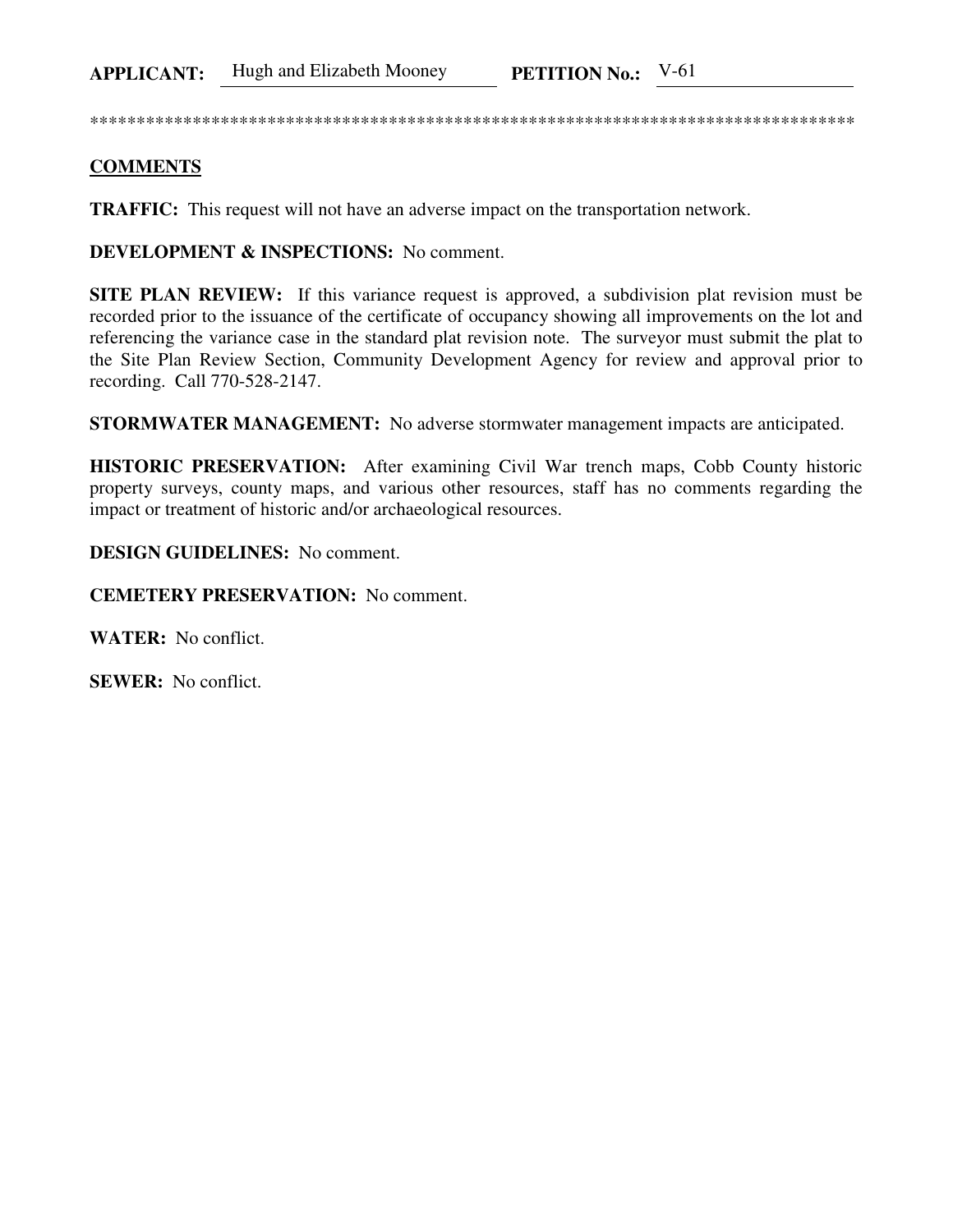| <b>APPLICANT:</b> | Hugh and Elizabeth<br>Mooney | <b>PETITION No.:</b> | V-61 |
|-------------------|------------------------------|----------------------|------|
|-------------------|------------------------------|----------------------|------|

FIRE DEPARTMENT: After analyzing the information presented for a Preliminary Review, the Cobb County Fire Marshal's Office is confident that all other items can be addressed during the Plan Review Stage.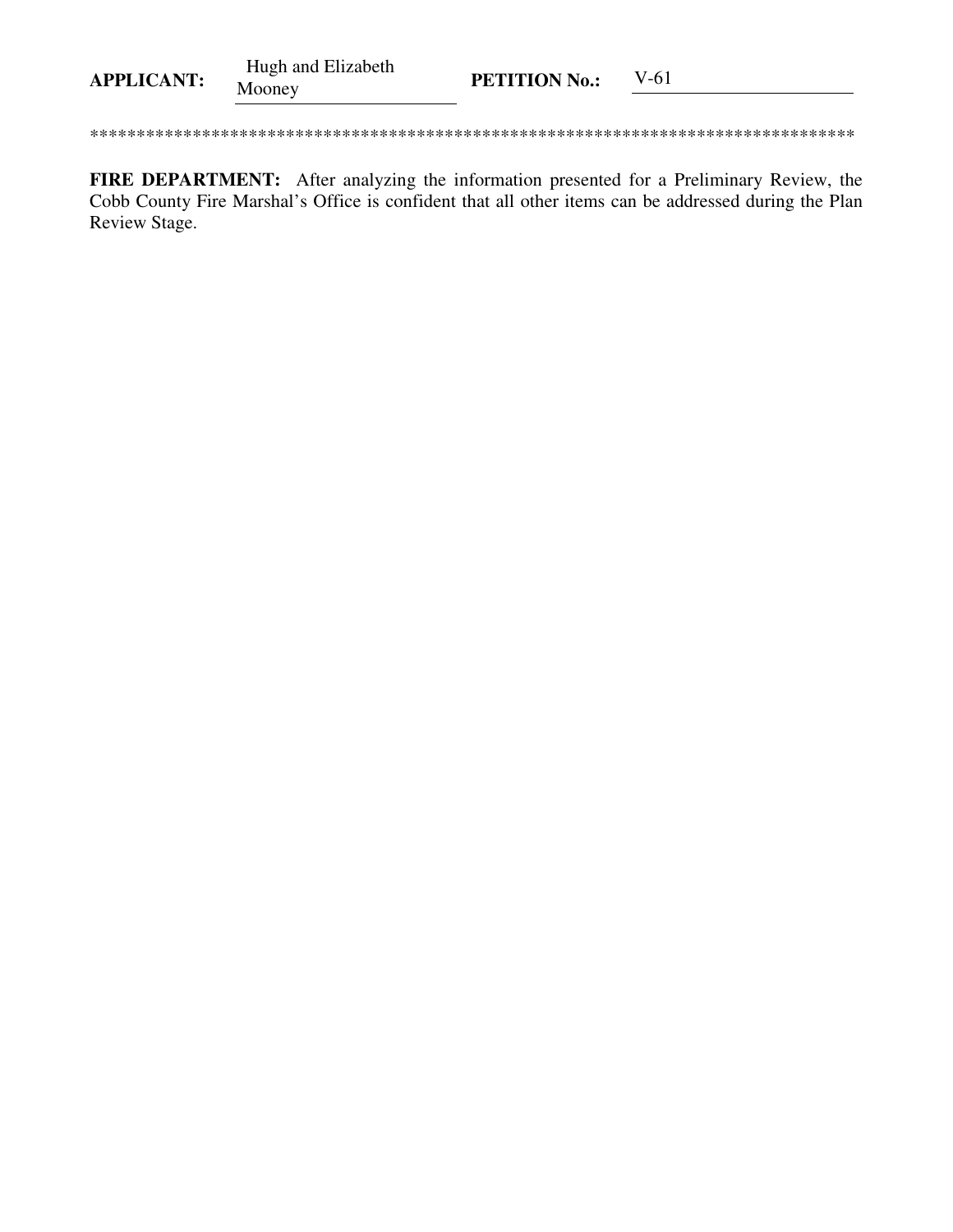**V-61**